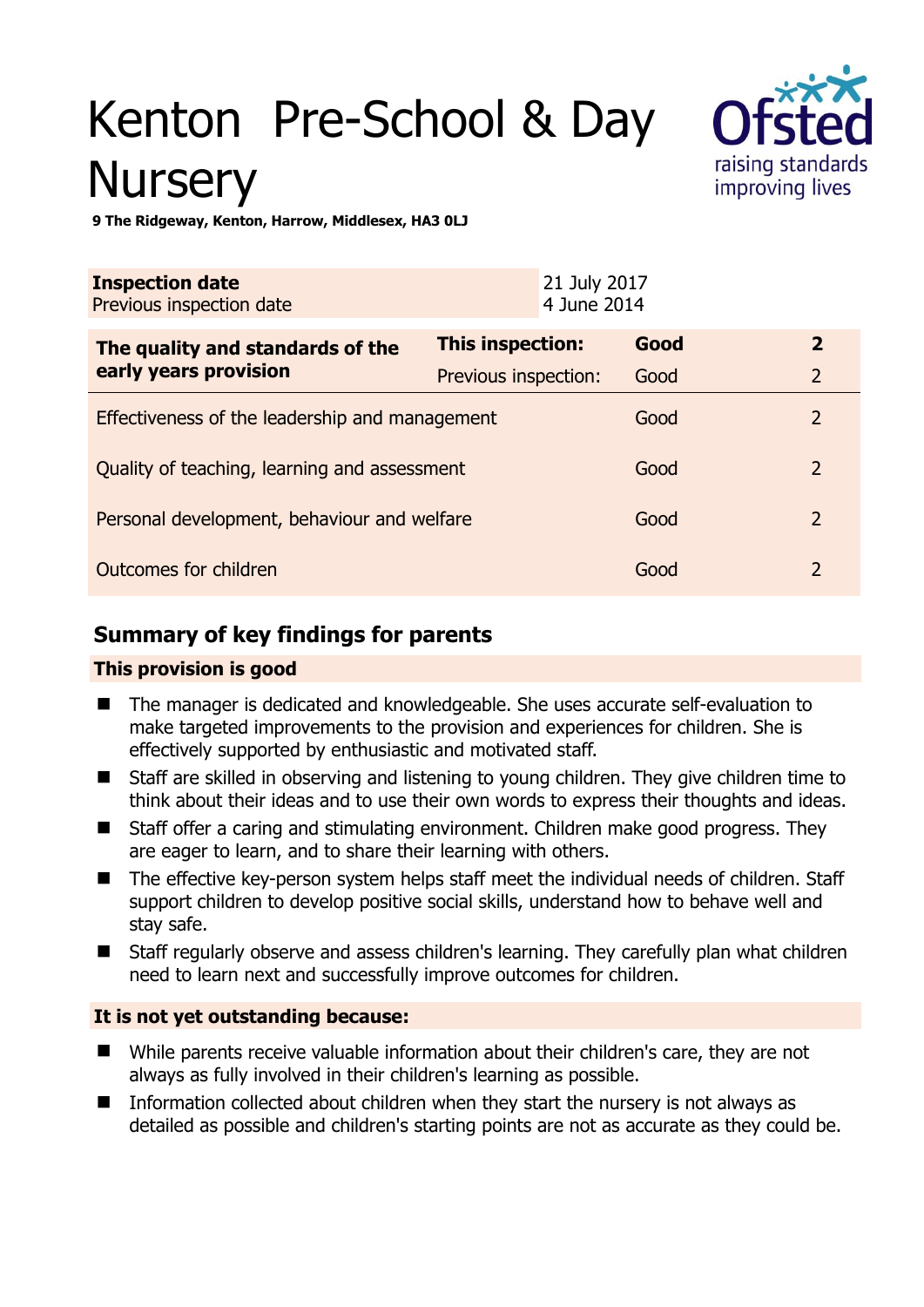## **What the setting needs to do to improve further**

#### **To further improve the quality of the early years provision the provider should:**

- support parents to become even more involved in their children's learning
- $\blacksquare$  review how information is gathered when children join the nursery, to provide more sharply focused starting points so that staff can plan for children's learning from the outset.

#### **Inspection activities**

- The inspector observed different activities, including outdoor play.
- The inspector undertook a joint observation with the manager.
- $\blacksquare$  The inspector held a meeting with the manager.
- The inspector looked at some policies, children's records and documents relating to the suitability of staff, and discussed self-evaluation with the manager.
- The inspector talked to staff, children and parents to gather their views.

#### **Inspector**

Ceri Callf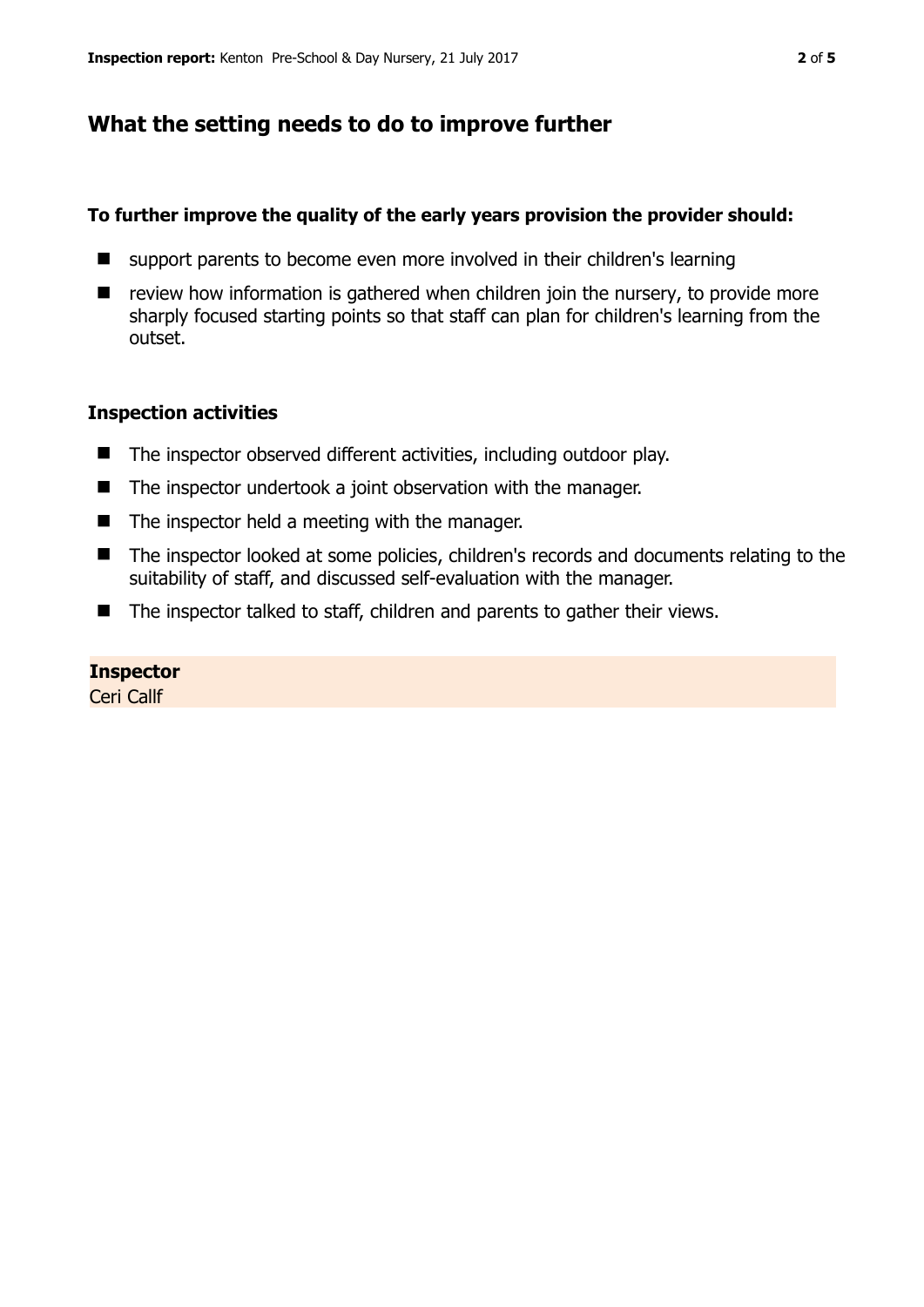## **Inspection findings**

#### **Effectiveness of the leadership and management is good**

Safeguarding is effective. The manager ensures staff are confident in their understanding of the signs and symptoms which may give cause for concern about a child's welfare and know the procedures to follow. Staff have completed relevant training about how to identify any children who may be at risk of being exposed to extreme ideas or behaviours. The manager is supportive of staff's continuing professional development, such as through regular training, supervision meetings and appraisals. Risk assessments are thorough and support staff to keep children safe. For example, in hot weather children have sun cream applied and wear hats outside.

## **Quality of teaching, learning and assessment is good**

Staff are skilled at supporting the language development of young children, including those learning English as an additional language. For example, they repeat simple words and provide children with enough time to think and repeat them. Children's mathematical development is supported well, for instance, as they examine the numbers on a clock and count with staff. Staff work closely with other relevant professionals, when needed. This particularly supports children who have special educational needs and/or disabilities. Staff use their training effectively, for example, they have improved the way they communicate with children to support their learning.

#### **Personal development, behaviour and welfare are good**

Staff effectively support children in carrying out simple acts of self-care. For example, after using tissues children independently put them in the bin and wash their hands. Children's physical development is supported as they develop their coordination using balancing beams. Children are helped to learn about each other and their similarities and differences. For example, staff create an 'all about me' area where children can look at photographs of their families and people special to them. Children's emotional well-being is effectively supported. For example, children's emerging writing is displayed at their eye level so they can view, and take pride in, their own work.

#### **Outcomes for children are good**

Children are confident and self-motivated learners. They eagerly create their own activities and enjoy sharing these with others. For example, they organise a tennis game pretending they are playing in a well-known tournament. Children successfully plan together, share and take turns. These skills prepare them for the next stage in their learning, including school. Children experiment and solve problems. For example, older children making volcanoes shriek with delight as the 'lava' bubbles up and can explain that this is an 'eruption'. Younger children scoop, pour and mix as they play in water enriched with bubbles and explore brightly coloured cornflour gloop.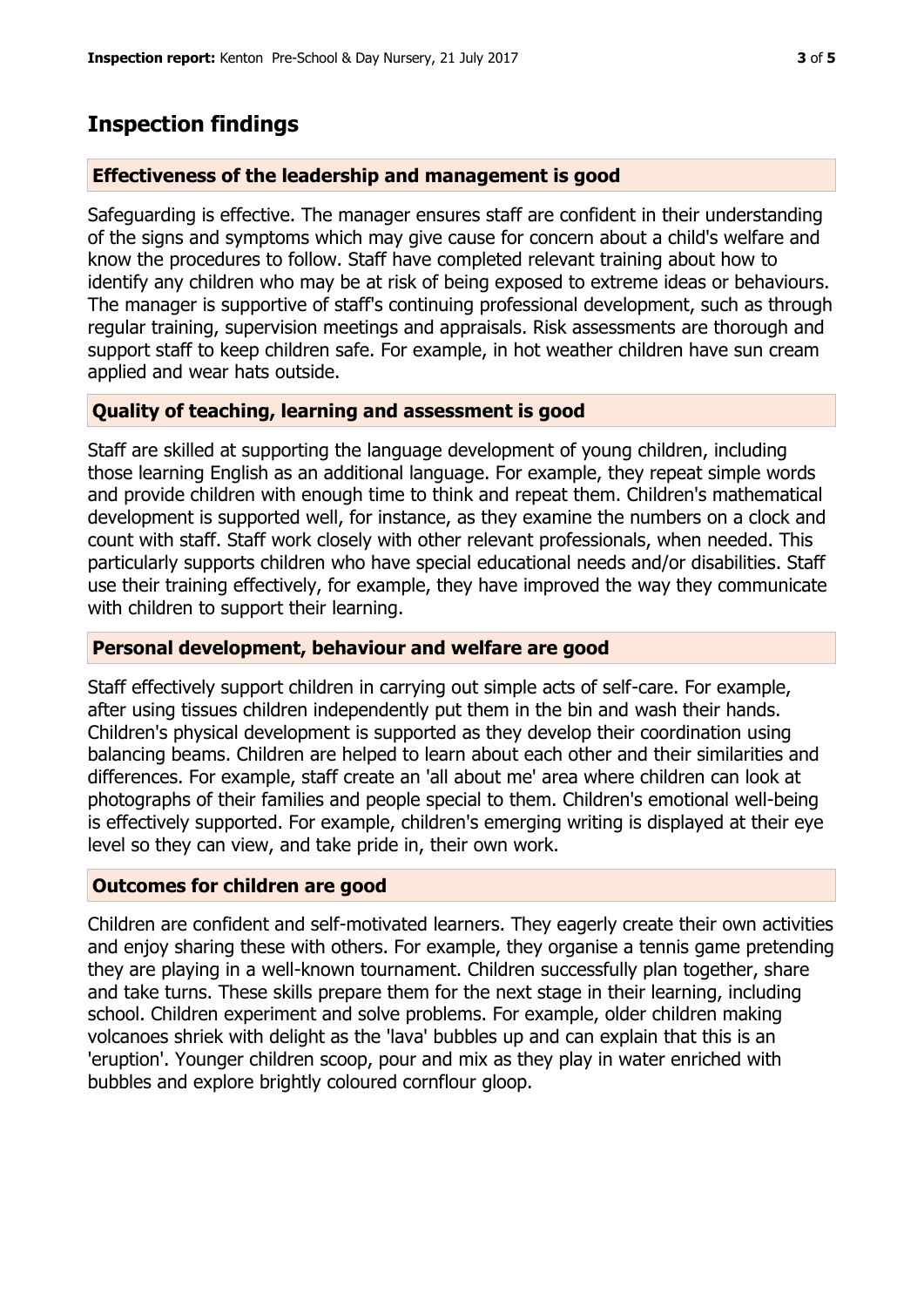# **Setting details**

| Unique reference number                             | EY286324                                                                             |  |
|-----------------------------------------------------|--------------------------------------------------------------------------------------|--|
| <b>Local authority</b>                              | <b>Brent</b>                                                                         |  |
| <b>Inspection number</b>                            | 1068705                                                                              |  |
| <b>Type of provision</b>                            | Full-time provision                                                                  |  |
| Day care type                                       | Childcare - Non-Domestic                                                             |  |
| <b>Registers</b>                                    | Early Years Register, Compulsory Childcare<br>Register, Voluntary Childcare Register |  |
| Age range of children                               | $0 - 4$                                                                              |  |
| <b>Total number of places</b>                       | 88                                                                                   |  |
| Number of children on roll                          | 87                                                                                   |  |
| <b>Name of registered person</b>                    | <b>Asquith Nurseries Limited</b>                                                     |  |
| <b>Registered person unique</b><br>reference number | RP900811                                                                             |  |
| Date of previous inspection                         | 4 June 2014                                                                          |  |
| <b>Telephone number</b>                             | 020 8909 9850                                                                        |  |

Kenton Pre-School & Day Nursery registered in 2004. The nursery is open each weekday from 7.00am to 6.30pm, all year round, except for bank holidays. The nursery employs 24 staff, 15 of whom hold relevant early years qualifications at level 3 or above. Of these, two hold qualified teacher status and two hold early years professional status. The nursery receives funding to provide free early education for children aged three and four years.

This inspection was carried out by Ofsted under sections 49 and 50 of the Childcare Act 2006 on the quality and standards of provision that is registered on the Early Years Register. The registered person must ensure that this provision complies with the statutory framework for children's learning, development and care, known as the early years foundation stage.

Any complaints about the inspection or the report should be made following the procedures set out in the guidance 'Complaints procedure: raising concerns and making complaints about Ofsted', which is available from Ofsted's website: www.gov.uk/government/organisations/ofsted. If you would like Ofsted to send you a copy of the guidance, please telephone 0300 123 4234, or email enquiries@ofsted.gov.uk.